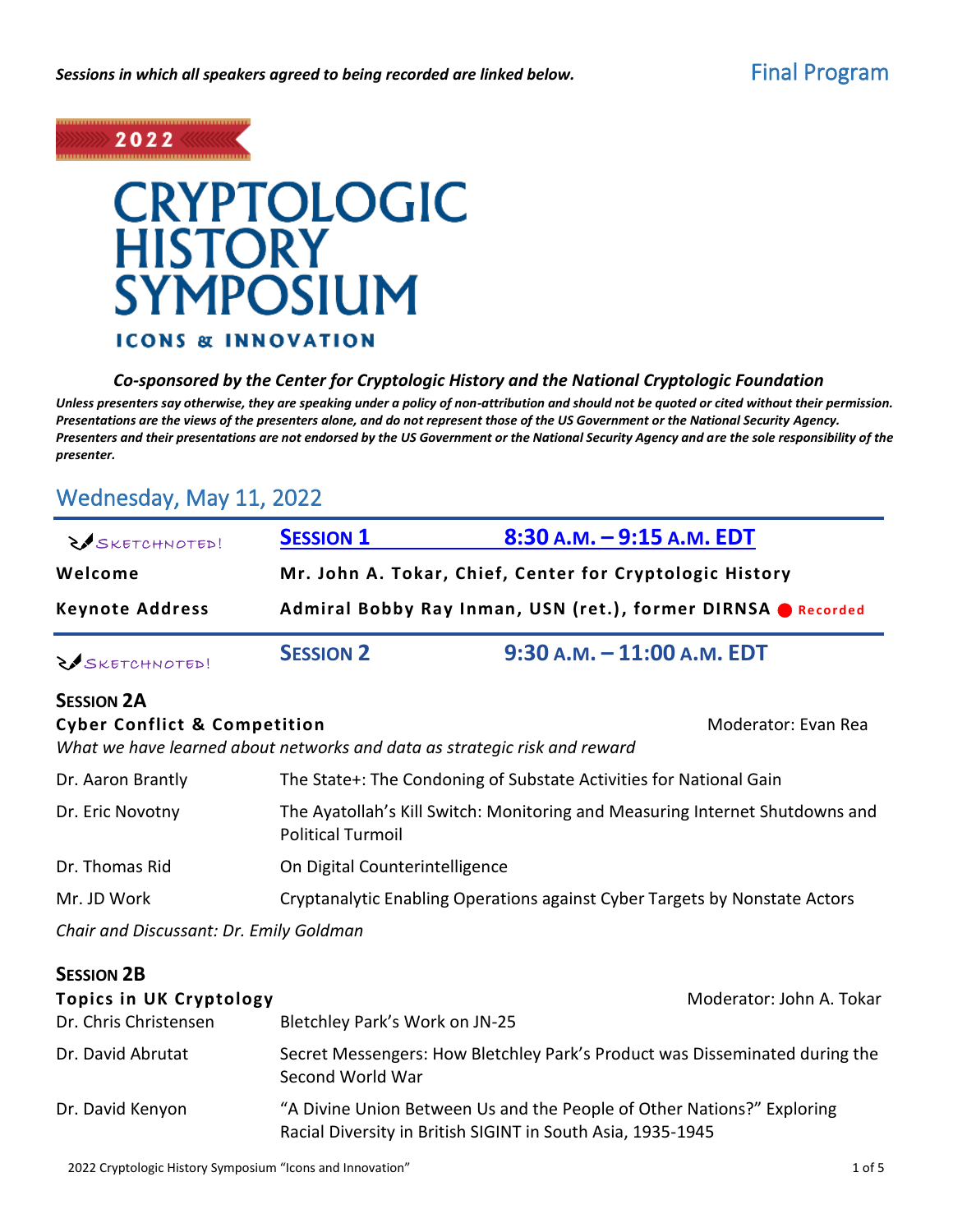*Sessions in which all speakers agreed to being recorded are linked below.* Final Program

|                                                                                                                                                        | <b>SESSION 3</b>                                                                                                                                                                            | 11:15 A.M. - 12:00 P.M. EDT       |  |
|--------------------------------------------------------------------------------------------------------------------------------------------------------|---------------------------------------------------------------------------------------------------------------------------------------------------------------------------------------------|-----------------------------------|--|
| Dr. David Hatch<br>& Mr. Wade Forbes                                                                                                                   | The Making of "CryptoComics"<br>Recorded                                                                                                                                                    | Moderator: John A. Tokar          |  |
| SKETCHNOTED!                                                                                                                                           | 12:15 P.M. - 12:45 P.M. EDT<br><b>SESSION 4</b>                                                                                                                                             |                                   |  |
| Ms. Erica Richards                                                                                                                                     | The Making of<br>"The Last Elephant Cage"<br><b>Recorded</b>                                                                                                                                | Moderator: Jessica Garrett-Harsch |  |
|                                                                                                                                                        | <b>SESSION 5</b>                                                                                                                                                                            | $1:00$ P.M. $-2:30$ P.M. EDT      |  |
| Mr. Philippe Guillot<br>Ms. Agathe Couderc<br>General Jean-Louis Desvignes<br>Professor Jean-Jacques Quisquater<br>Chair: General Jean-Louis Desvignes | Cryptology in France: Strengths & Weaknesses CRecorded                                                                                                                                      | Moderator: Jessica Garrett-Harsch |  |
|                                                                                                                                                        | <b>SESSION 6</b>                                                                                                                                                                            | 2:45 P.M. - 4:15 P.M. EDT         |  |
| <b>SESSION 6A &amp; SKETCHNOTED!</b><br>Long-standing Ciphers, New Cryptanalysis<br>Dr. Richard Bean &<br>Dr. George Lasry                             | Breaking Historical Ciphers from the Biafran War                                                                                                                                            | Moderator: Evan Rea               |  |
| Mr. Bob Bogart                                                                                                                                         | <b>Charles Hafer's Enciphered Diaries</b>                                                                                                                                                   |                                   |  |
| Dr. George Lasry                                                                                                                                       | Deciphering Papal Ciphers from the 16th, 17th, and 18th Centuries                                                                                                                           |                                   |  |
| <b>SESSION 6B Recorded</b><br>Major Spencer French                                                                                                     | <b>World War II Tactical Signals Intelligence (SIGINT)</b><br>Not Just LUCKY: How Patton's Third Army Adapted to Generate Operational<br>Level Information Advantage from March-August 1944 | Moderator: John A. Tokar          |  |
| Dr. David Hatch                                                                                                                                        | Tactical Naval SIGINT in the Battle for Iwo Jima                                                                                                                                            |                                   |  |
| Dr. Samuele F. S. Pardini                                                                                                                              | Reading Literature, Deciphering History: How a Jewish-American Literary Critic<br>Made Sense of WWII and Helped Win It                                                                      |                                   |  |
| <b>SESSION 6C</b><br>Mr. Gabe Marshall                                                                                                                 | <b>Collecting Signals Intelligence (SIGINT) @ Recorded</b><br>Early Remote SIGINT Collection: A Foretaste of Today's Mission Operations                                                     | Moderator: Jessica Garrett-Harsch |  |
| Mr. Mark Borgerson                                                                                                                                     | USS SPHINX: The Last Special Projects Ship                                                                                                                                                  |                                   |  |
| Mr. Darnell Washington                                                                                                                                 | The Sub Detection System you Probably Didn't Hear About                                                                                                                                     |                                   |  |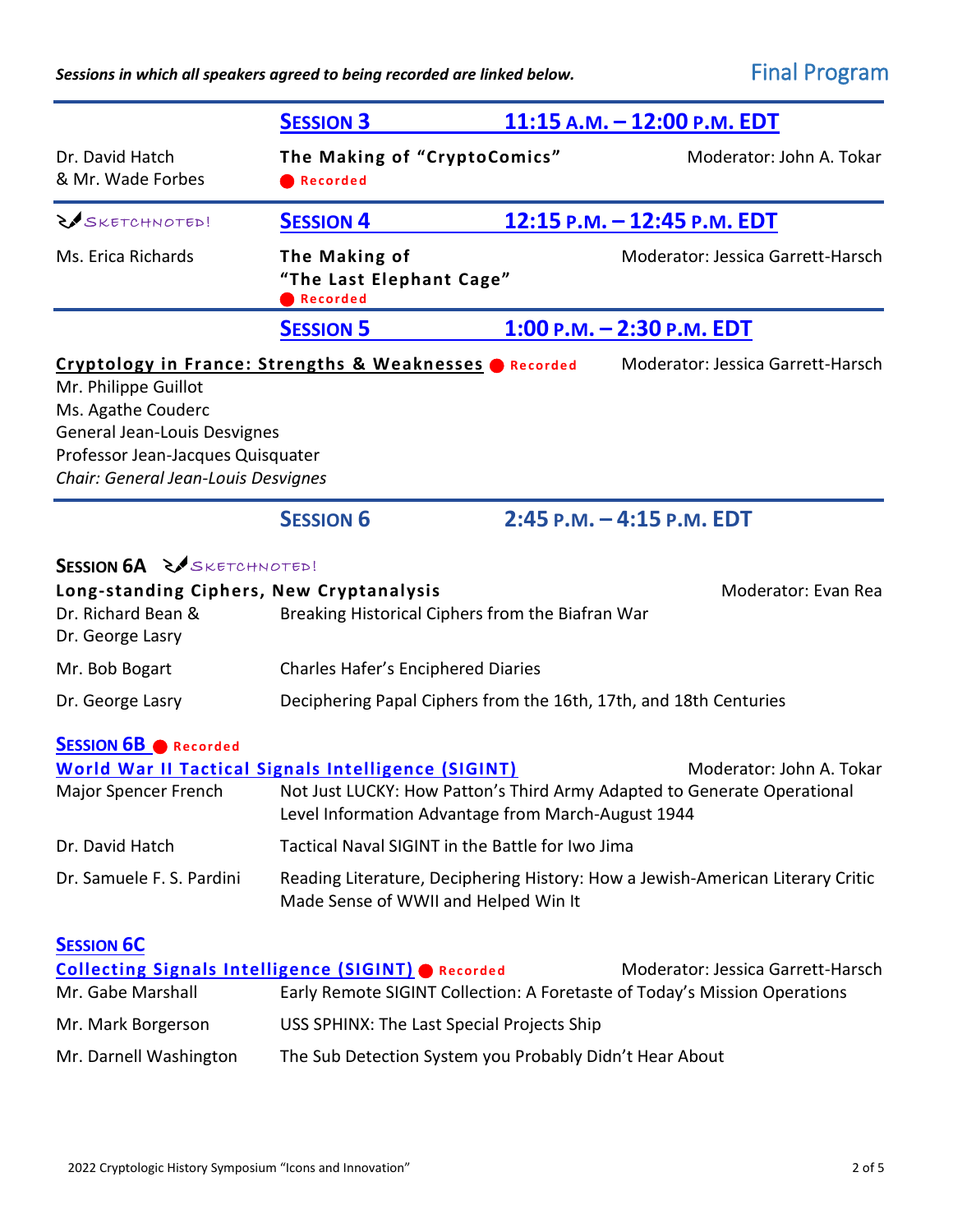

# **CRYPTOLOGIC<br>HISTORY** SYMPOSIUM **ICONS & INNOVATION**

Thursday, May 12, 2022

**SESSION 7 8:00 A.M. – 9:30 A.M. EDT**

| <b>SESSION 7A</b>                                |                                                                                                                   |                                   |  |
|--------------------------------------------------|-------------------------------------------------------------------------------------------------------------------|-----------------------------------|--|
|                                                  | <b>Looking Back at the Secure Data Network System (SDNS) @ Recorded</b>                                           | Moderator: Evan Rea               |  |
| Mr. Roger Callahan                               | Framing the Context for the SDNS Program                                                                          |                                   |  |
| Dr. Stephen Kent                                 | NSA's SDNS Program: Its Impact on Internet Security Standards (and vice versa)                                    |                                   |  |
| Mr. Russ Housley                                 | SDNS Influence on Email Security Standards                                                                        |                                   |  |
| Mr. Alex Sharpe                                  | The SDNS - The Value is Still Being Experienced today, including the Cloud.                                       |                                   |  |
| Chair: Mr. Tony Rutkowski                        |                                                                                                                   |                                   |  |
| <b>SESSION 7B</b>                                |                                                                                                                   |                                   |  |
| <b>Cryptology and Prisoners of War Onecorded</b> |                                                                                                                   | Moderator: Jessica Garrett-Harsch |  |
| Mr. Peter Bedini                                 | The MIS-X Code Section: Supporting Escape and Evasion in WW2                                                      |                                   |  |
| Mr. Gregory Nedved                               | Chinese POWs in Korea and Understanding Chinese Cryptology                                                        |                                   |  |
| <b>SESSION 7C &amp; SKETCHNOTED!</b>             |                                                                                                                   |                                   |  |
| Cryptology's Intersection with Diplomacy         |                                                                                                                   | Moderator: John A. Tokar          |  |
| Mr. Frode Weierud &<br>Dr. Sandy Zabell          | Cryptology in the German Foreign Office, 1919-1954                                                                |                                   |  |
| Ms. Jennifer Rigdon Teter                        | British Imperial Censorship at Bermuda and the Interception of American<br>Transatlantic Mail during World War II |                                   |  |
| Mr. John F. Dooley                               | Benjamin Brigman and Telegram 48                                                                                  |                                   |  |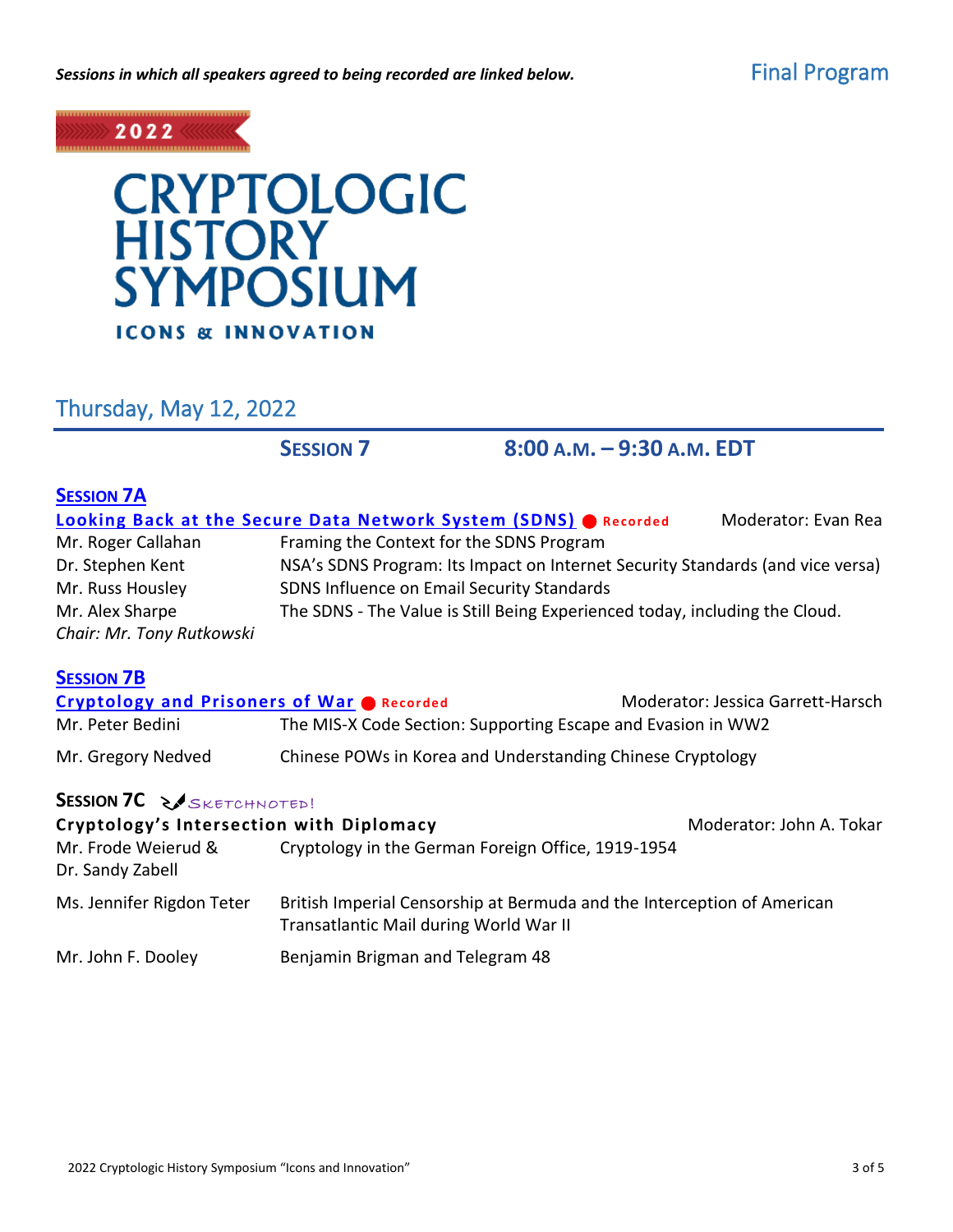## **SESSION 8 9:45 A.M. – 11:15 A.M. EDT**

| <b>SESSION 8A</b>                                                                               |                                                                                                                                                                |                                                                                                      |  |  |  |
|-------------------------------------------------------------------------------------------------|----------------------------------------------------------------------------------------------------------------------------------------------------------------|------------------------------------------------------------------------------------------------------|--|--|--|
| Pre-Modern Cryptology<br>Dr. Gerhard Strasser                                                   | Moderator: Jessica Garrett-Harsch<br>Diametrically Opposed Innovations: "Mute communication" for Closed and<br>Open Interaction in the 16th and 17th Centuries |                                                                                                      |  |  |  |
| Mr. Geoff Lee                                                                                   | Caesar's Hidden Writing is Not a Cipher                                                                                                                        |                                                                                                      |  |  |  |
| <b>SESSION 8B</b><br><b>Icons of Technology</b><br>Dr. Olga Topol &<br><b>Sir Dermot Turing</b> | Moderator: John A. Tokar<br>Poland's WW2 Cipher Machine: Icons and Legends                                                                                     |                                                                                                      |  |  |  |
| Dr. Nicolas T. Courtois                                                                         | On the Peculiar Choice of Rotors in Enigma and other Historical Cipher<br>Machines                                                                             |                                                                                                      |  |  |  |
| <b>SESSION 8C ZASKETCHNOTED!</b>                                                                |                                                                                                                                                                |                                                                                                      |  |  |  |
| <b>Explorations of Cryptologic Theories</b><br>Dr. Roger Stritmatter                            | Moderator: Evan Rea<br>Witty Numbers: Counting the Feet in Ben Jonson's First Folio Cryptogram                                                                 |                                                                                                      |  |  |  |
| Ms. Elonka Dunin<br>& Mr. Klaus Schmeh                                                          | Robert Thouless's Paranormal Crypto Experiments                                                                                                                |                                                                                                      |  |  |  |
| Mr. Austin Lubetkin                                                                             | Rediscovering Coded Cyphers as Effective Methods for Digitally Interpreting<br><b>Brainwaves</b>                                                               |                                                                                                      |  |  |  |
|                                                                                                 | <b>SESSION 9</b>                                                                                                                                               | 11:45 A.M. - 12:15 P.M. EDT                                                                          |  |  |  |
| Dr. Vince Houghton &<br>Mr. Robert Simpson                                                      | <b>Update on the</b>                                                                                                                                           | Moderator: John A. Tokar<br>National Cryptologic Museum and Library CRecorded                        |  |  |  |
|                                                                                                 | <b>SESSION 10</b>                                                                                                                                              | 12:30 P.M. - 1:05 P.M. EDT                                                                           |  |  |  |
| Dr. Paul Nahay                                                                                  | <b>The Parkway Chorale</b>                                                                                                                                     | Moderator: Jessica Garrett-Harsch                                                                    |  |  |  |
|                                                                                                 | <b>SESSION 11</b>                                                                                                                                              | 1:15 p.m. - 2:45 p.m. EDT                                                                            |  |  |  |
| <b>SESSION 11A</b><br>Mr. Steven Loleski                                                        | A Trio of Technical Challenges and Innovative Solutions<br>Game"                                                                                               | Moderator: Evan Rea<br>Hard Targets: Revisiting Technology, Cryptography, and Cold War" Rules of the |  |  |  |
| Dr. Ivo Juurvee                                                                                 | The Largest British SIGINT Liaison of the Interwar Years: Estonian Radio<br>Intelligence against the Soviet Union                                              |                                                                                                      |  |  |  |

Mr. Klaus Schmeh The Codes and Ciphers of the Red Army Faction